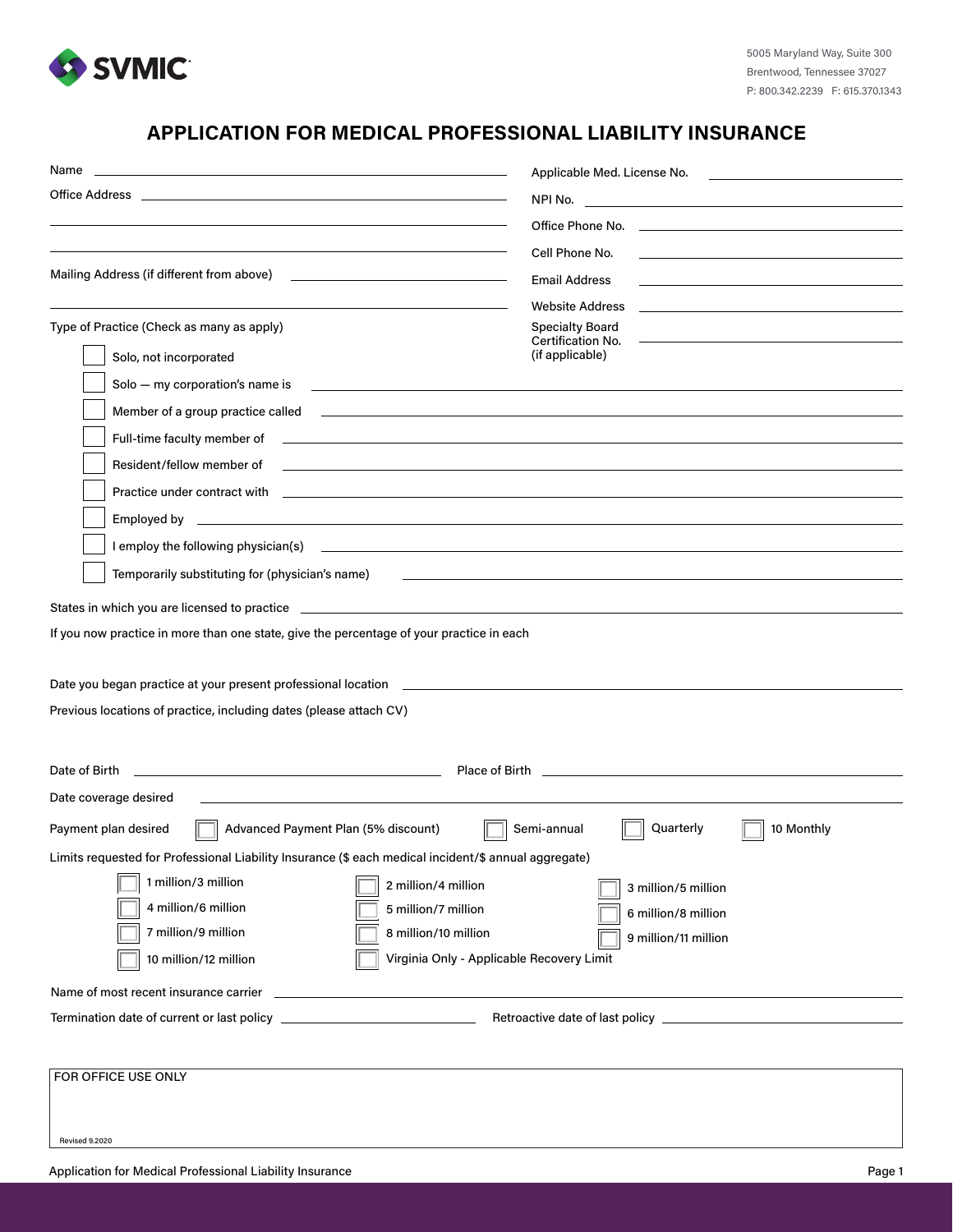Institution and Location **Dates (From/To)** 

| <b>Medical School</b>                                                                                                                                                                                                            | <u> 1988 - John Harry Harry Harry Harry Harry Harry Harry Harry Harry Harry Harry Harry Harry Harry Harry Harry H</u>                                                                                                                                                                |                            |                               |
|----------------------------------------------------------------------------------------------------------------------------------------------------------------------------------------------------------------------------------|--------------------------------------------------------------------------------------------------------------------------------------------------------------------------------------------------------------------------------------------------------------------------------------|----------------------------|-------------------------------|
|                                                                                                                                                                                                                                  | Internship and the contract of the contract of the contract of the contract of the contract of the contract of                                                                                                                                                                       |                            |                               |
| Residencies/Fellowships                                                                                                                                                                                                          |                                                                                                                                                                                                                                                                                      |                            |                               |
| <b>Institution and Location</b>                                                                                                                                                                                                  |                                                                                                                                                                                                                                                                                      | Specialty                  | Dates (From/To)               |
| 1. $\sim$ 1. $\sim$ 1. The set of the set of the set of the set of the set of the set of the set of the set of the set of the set of the set of the set of the set of the set of the set of the set of the set of the set of the |                                                                                                                                                                                                                                                                                      |                            |                               |
|                                                                                                                                                                                                                                  | 2. $\sim$ 2. $\sim$ 2. $\sim$ 2. $\sim$ 2. $\sim$ 2. $\sim$ 2. $\sim$ 2. $\sim$ 2. $\sim$ 2. $\sim$ 2. $\sim$ 2. $\sim$ 2. $\sim$ 2. $\sim$ 2. $\sim$ 2. $\sim$ 2. $\sim$ 2. $\sim$ 2. $\sim$ 2. $\sim$ 2. $\sim$ 2. $\sim$ 2. $\sim$ 2. $\sim$ 2. $\sim$ 2. $\sim$ 2. $\sim$ 2. $\$ |                            |                               |
|                                                                                                                                                                                                                                  | 3.                                                                                                                                                                                                                                                                                   |                            |                               |
|                                                                                                                                                                                                                                  | If you graduated from a foreign medical school, are you ECFMG certified?                                                                                                                                                                                                             |                            | Yes<br>No                     |
|                                                                                                                                                                                                                                  |                                                                                                                                                                                                                                                                                      |                            |                               |
|                                                                                                                                                                                                                                  | Specialties in which you are Board eligible Learner and the state of the state of the state of the state of the state of the state of the state of the state of the state of the state of the state of the state of the state                                                        |                            |                               |
|                                                                                                                                                                                                                                  | Specialty Board Certifications which you hold <b>example and the control of the control of the control of the control of the control of the control of the control of the control of the control of the control of the control o</b>                                                 |                            |                               |
|                                                                                                                                                                                                                                  | List all hospitals where you have privileges. Indicate whether you wish us to send verification of insurance to each.                                                                                                                                                                |                            |                               |
| Hospital                                                                                                                                                                                                                         | City/State                                                                                                                                                                                                                                                                           | <b>Types of Privileges</b> | Send Verification<br>(yes/no) |
|                                                                                                                                                                                                                                  |                                                                                                                                                                                                                                                                                      |                            |                               |
|                                                                                                                                                                                                                                  |                                                                                                                                                                                                                                                                                      |                            |                               |
|                                                                                                                                                                                                                                  |                                                                                                                                                                                                                                                                                      |                            |                               |
|                                                                                                                                                                                                                                  |                                                                                                                                                                                                                                                                                      |                            |                               |
|                                                                                                                                                                                                                                  |                                                                                                                                                                                                                                                                                      |                            |                               |
|                                                                                                                                                                                                                                  |                                                                                                                                                                                                                                                                                      |                            |                               |
|                                                                                                                                                                                                                                  | Describe the professional activities for which you are requesting coverage                                                                                                                                                                                                           |                            |                               |
|                                                                                                                                                                                                                                  |                                                                                                                                                                                                                                                                                      |                            |                               |
|                                                                                                                                                                                                                                  |                                                                                                                                                                                                                                                                                      |                            |                               |
|                                                                                                                                                                                                                                  |                                                                                                                                                                                                                                                                                      |                            |                               |
|                                                                                                                                                                                                                                  |                                                                                                                                                                                                                                                                                      |                            |                               |
|                                                                                                                                                                                                                                  |                                                                                                                                                                                                                                                                                      |                            |                               |
| How many hours per month do such activities involve?                                                                                                                                                                             |                                                                                                                                                                                                                                                                                      |                            |                               |
|                                                                                                                                                                                                                                  | Do you or will you render any medical professional services via telecommunications technology (telemedicine or internet<br>medicine) that involves patients who reside in states other than your indicated state of practice?                                                        |                            | No<br>Yes                     |
| Do you serve as a Medical Director?                                                                                                                                                                                              |                                                                                                                                                                                                                                                                                      |                            | Yes<br>No                     |
| If "yes", please list the name of the facility(ies)                                                                                                                                                                              |                                                                                                                                                                                                                                                                                      |                            |                               |
|                                                                                                                                                                                                                                  |                                                                                                                                                                                                                                                                                      |                            |                               |
|                                                                                                                                                                                                                                  | Do you have other medical professional liability coverage for this exposure?                                                                                                                                                                                                         |                            | Yes<br>No                     |
| With whom?                                                                                                                                                                                                                       |                                                                                                                                                                                                                                                                                      |                            |                               |
|                                                                                                                                                                                                                                  |                                                                                                                                                                                                                                                                                      |                            |                               |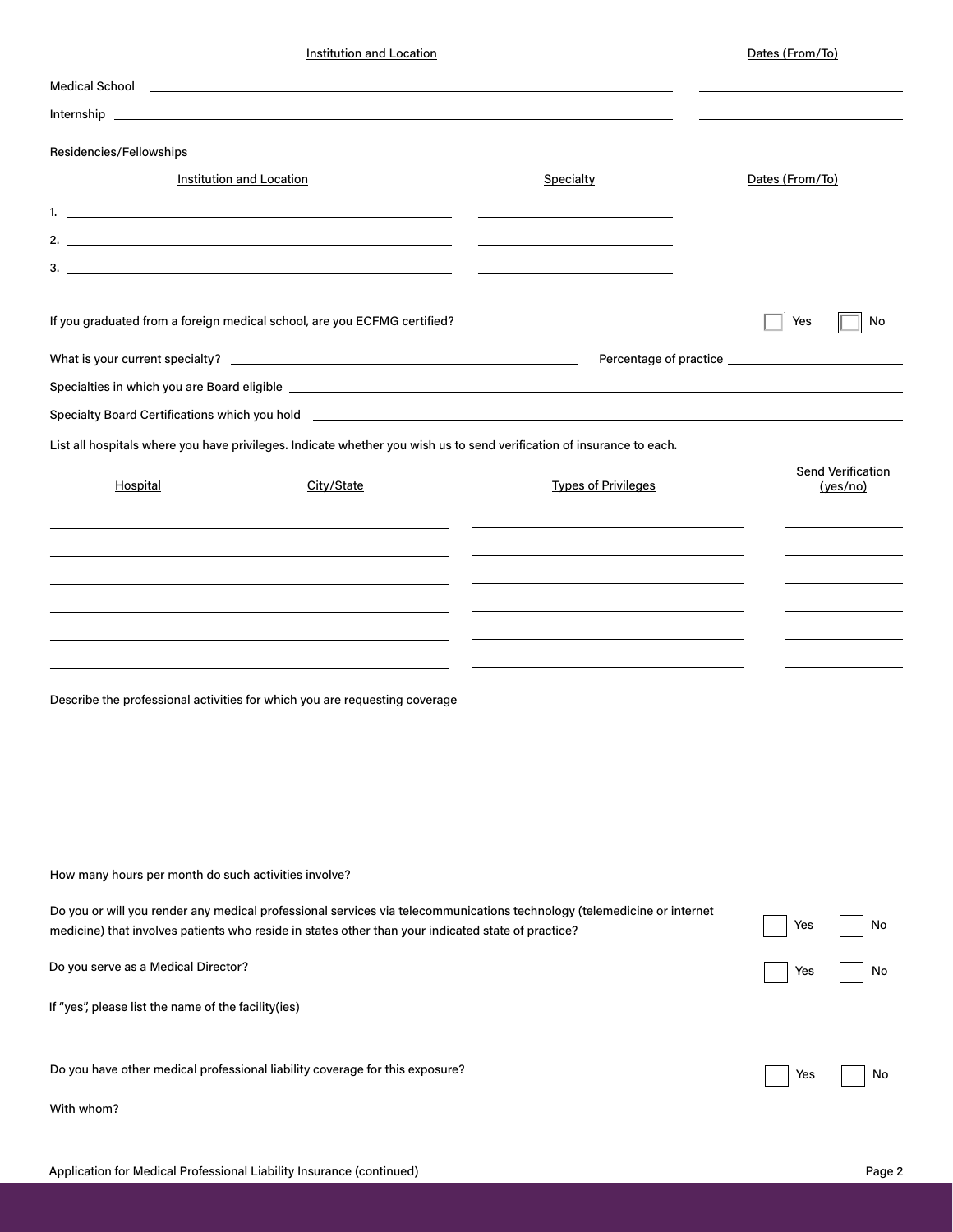Please carefully review the following list and check any procedures that apply or will apply to your practice

| Abortion                                                                                                         | Cosmetic/dermatological procedures | Orthopedics - hand surgery only              |  |
|------------------------------------------------------------------------------------------------------------------|------------------------------------|----------------------------------------------|--|
| Acupuncture                                                                                                      | Blepharoplasty                     | Orthopedics - fracture reduction             |  |
| Amniocentesis                                                                                                    | Chemical peel                      | Open                                         |  |
| Anesthesia                                                                                                       | Chemabrasion                       | Closed                                       |  |
| General                                                                                                          | Collagen injection                 | Orthopedics - spine surgery                  |  |
| Spinal (including caudal)                                                                                        | Dermabrasion                       | With instrumentation                         |  |
| Regional                                                                                                         | Fat transfer                       | Without instrumentation                      |  |
| <b>Conscious sedation</b>                                                                                        | Hair transplant                    | Pacemaker insertion                          |  |
| Local only                                                                                                       | Laser skin resurfacing             | Pain management                              |  |
| Angiography                                                                                                      | Lipodissolve/mesotherapy           | Medication only                              |  |
| Angioplasty (with or without stents)                                                                             | Microdermabrasion                  | Selective nerve block                        |  |
| Coronary                                                                                                         | Silicon injection                  | Facet joint injection                        |  |
| Peripheral                                                                                                       | Other                              | Rhizotomy                                    |  |
| Appendectomy                                                                                                     | Electroconvulsive/shock therapy    | Lumbar epidural                              |  |
| Assist in major surgery                                                                                          | Endoscopy                          | Cervical epidural                            |  |
| On own patients only                                                                                             | Arthroscopy                        | Spinal cord stimulator                       |  |
| On patients of others                                                                                            | Bronchoscopy                       | Trigger point injection                      |  |
| <b>Bariatric surgery</b>                                                                                         | Colonoscopy                        | Penile implants                              |  |
| Only at MBSAQIP accredited center                                                                                | Colposcopy                         | Percutaneous vertebroplasty                  |  |
| Biopsy - endoscopic                                                                                              | Cystoscopy                         | Prenatal care past 1 <sup>st</sup> trimester |  |
| <b>Breast biopsy</b>                                                                                             | EGD                                | Prolotherapy                                 |  |
| Cardiac catheterization                                                                                          | <b>ERC</b>                         | Pulmonary artery catheterization             |  |
| Diagnostic                                                                                                       | <b>ERCP</b>                        | (Swan-Ganz)                                  |  |
| Therapeutic                                                                                                      | Hysteroscopy                       | Radiation therapy                            |  |
| Chelation therapy (for other than                                                                                | Laparoscopy                        | Tonsillectomy/adenoidectomy                  |  |
| heavy metal poisioning)<br>Cholangiography                                                                       | Sigmoidoscopy                      | <b>Tubal ligations</b>                       |  |
| Cosmetic surgery                                                                                                 | Thoracoscopy                       | Tumor ablation therapy<br>List types         |  |
| Abdominoplasty                                                                                                   | Esophogeal dilation                |                                              |  |
| <b>Breast implant</b>                                                                                            | Interventional cardiology          | Vascular surgery                             |  |
| Facial cosmetic surgery                                                                                          | Interventional radiology           | Vein procedures                              |  |
| Liposuction                                                                                                      | Hemorrhoidectomy                   | Endovenous laser ablation                    |  |
| Other cosmetic procedures                                                                                        | Lumbar puncture                    | Sclerotherapy                                |  |
| Please list:                                                                                                     | Myleography                        | Surface laser for spider veins               |  |
|                                                                                                                  | Obstetrics                         | Vena cava filter placement                   |  |
|                                                                                                                  | Non-surgical<br>Surgical           |                                              |  |
| 1. If none of the above procedures apply to your practice, please initial here                                   |                                    |                                              |  |
| 2. Do you perform procedures that are outside the customary scope of practice within your specialty?             |                                    | Yes<br>No                                    |  |
| IF "YES", PLEASE EXPLAIN ON A SEPARATE SHEET OF PAPER AND INCLUDE DOCUMENTATION OF TRAINING FOR SUCH PROCEDURES. |                                    |                                              |  |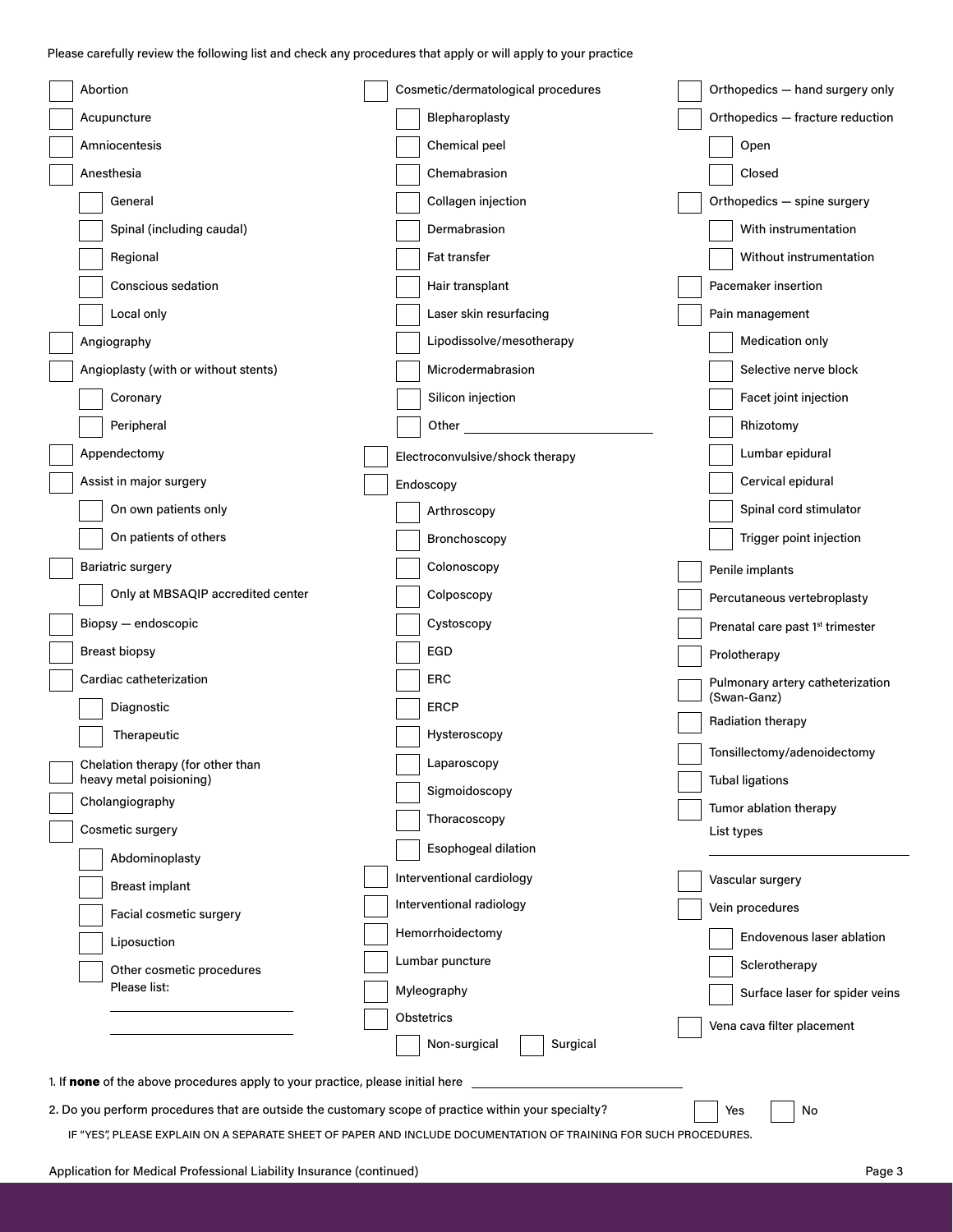#### ANSWER EACH QUESTION. FOR ALL YES ANSWERS, ATTACH COMPLETE DETAILS ON A SEPARATE SHEET

| YES NO | 1. Has your LICENSE to practice in any state ever been denied, suspended, revoked, voluntarily surrendered, restricted, or subject to<br>probationary terms?                                                                                                                                                                                                                                                                    |
|--------|---------------------------------------------------------------------------------------------------------------------------------------------------------------------------------------------------------------------------------------------------------------------------------------------------------------------------------------------------------------------------------------------------------------------------------|
|        | 2. Has your DEA Certificate for prescribing or dispensing narcotics ever been denied, suspended, revoked, voluntarily surrendered, restricted,<br>or subject to probationary terms?                                                                                                                                                                                                                                             |
|        | 3. Has your MEMBERSHIP in any medical society or professional organization ever been denied, suspended, revoked, or voluntarily<br>surrendered?                                                                                                                                                                                                                                                                                 |
|        | 4. Have you ever been the subject of any DISCIPLINARY proceedings or reprimand by any medical board, administrative agency, medical<br>society, or licensing board?                                                                                                                                                                                                                                                             |
|        | 5. Has your application for hospital staff PRIVILEGES ever been denied or restricted?                                                                                                                                                                                                                                                                                                                                           |
|        | 6. Have your hospital PRIVILEGES ever been modified, revoked, non-renewed, subject to probationary or disciplinary action, or voluntarily<br>surrendered while under review?                                                                                                                                                                                                                                                    |
|        | 7. Have PRECEPTOR(S) or assisting physician(s) ever been assigned to any aspect of your practice by a hospital other than during your<br>Residency or Fellowship Program?                                                                                                                                                                                                                                                       |
|        | 8. Have you ever had specialty BOARD CERTIFICATION refused, suspended, or revoked?                                                                                                                                                                                                                                                                                                                                              |
|        | 9. Have you ever been convicted of, or plead nolo contendere, to a VIOLATION of any law or ordinance other than a traffic offense?                                                                                                                                                                                                                                                                                              |
|        | 10. Has any hospital, medical society, administrative agency, or professional organization ever requested or required you to be EVALUATED<br>for any medical condition, alcohol and/or drug abuse/dependency, anger or behavior problems, or alleged sexual boundary questions?                                                                                                                                                 |
|        | 11. Have you ever had or do you currently have an ILLNESS OR DISABILITY that impaired, impairs or could impair your ability to practice your<br>medical specialty including, but not limited to, alcoholism, drug addiction, compulsive disorders, tremors, multiple sclerosis, or rheumatoid<br>arthritis?<br>If "yes", the details required on a separate sheet must include the name and address of your treating physician. |
|        | 12. Has any CLAIM OR LAWSUIT for any alleged malpractice ever been brought against you?                                                                                                                                                                                                                                                                                                                                         |
|        | 13. Has any CLAIM OR LAWSUIT for alleged malpractice ever resulted in a court judgment against you or a settlement by you or by an<br>insurance company, self-insured plan, other form of indemnification, or other form of protection on your behalf?                                                                                                                                                                          |
|        | 14. Are you aware of any INQUIRY by an attorney representing any patient (other than worker's compensation or accident claims) about<br>medical care you provided?                                                                                                                                                                                                                                                              |
|        | If "yes", has the inquiry (or inquiries) been reported to and accepted by another medical professional liability insurer?                                                                                                                                                                                                                                                                                                       |
|        | 15. Are you aware of any patient or family member of a patient who has expressed DISSATISFACTION with medical care you provided?                                                                                                                                                                                                                                                                                                |

If "yes", has the inquiry (or inquiries) been reported to and accepted by another medical professional liability insurer?

16. Has your medical professional liability INSURANCE ever been cancelled, non-renewed, or issued on special terms or has your application for such medical professional liability insurance ever been declined? (Missouri applicants are not required to respond.)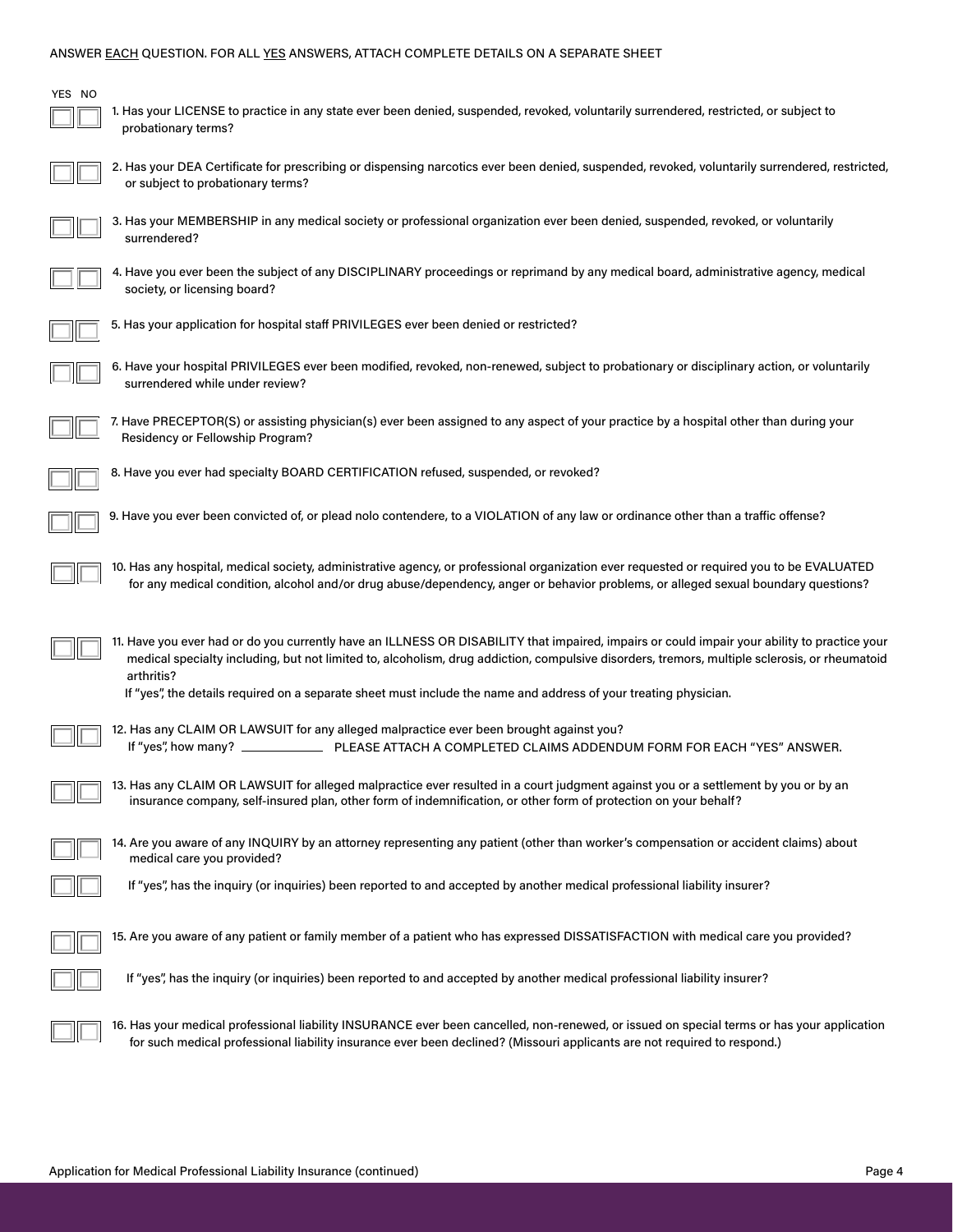#### INDICATE THE NUMBER OF YOUR EXTENDER EMPLOYEES

Number at Primary Location

|                                                                                                                                                                                                                                                                                 | <b>Primary Location</b> |  | Remote Location |
|---------------------------------------------------------------------------------------------------------------------------------------------------------------------------------------------------------------------------------------------------------------------------------|-------------------------|--|-----------------|
| None                                                                                                                                                                                                                                                                            |                         |  |                 |
| Anesthesiologists Assistant - Certified                                                                                                                                                                                                                                         |                         |  |                 |
| <b>Clinical Nurse Specialist</b>                                                                                                                                                                                                                                                |                         |  |                 |
| Nurse Anesthetist (CRNA)                                                                                                                                                                                                                                                        |                         |  |                 |
| Nurse Midwife (no deliveries)                                                                                                                                                                                                                                                   |                         |  |                 |
| Nurse Midwife (with deliveries)                                                                                                                                                                                                                                                 |                         |  |                 |
| <b>Nurse Practitioner</b>                                                                                                                                                                                                                                                       |                         |  |                 |
| Optometrist                                                                                                                                                                                                                                                                     |                         |  |                 |
| Perfusionist                                                                                                                                                                                                                                                                    |                         |  |                 |
| Physician Assistant                                                                                                                                                                                                                                                             |                         |  |                 |
| Psychologist                                                                                                                                                                                                                                                                    |                         |  |                 |
| <b>Radiology Practitioner Assistant</b>                                                                                                                                                                                                                                         |                         |  |                 |
| <b>Registered Radiology Assistant</b>                                                                                                                                                                                                                                           |                         |  |                 |
| <b>Surgical Assistant</b>                                                                                                                                                                                                                                                       |                         |  |                 |
|                                                                                                                                                                                                                                                                                 |                         |  |                 |
| Are you a medical director or do you have a collaborative agreement to any of the above?                                                                                                                                                                                        |                         |  | No<br>Yes       |
| PLEASE CHECK ONLY ONE                                                                                                                                                                                                                                                           |                         |  |                 |
| I am applying for Extender Employee Professional Liability Coverage for my extender employees (provides a single separate limit of coverage<br>for each extender employee and requires additional premium). A separate application will be required for each extender employee. |                         |  |                 |

I am NOT applying for insurance for my extender employees.

| I REPRESENT that the statements made and the answers provided herein are complete, true, and correct, and are for the purpose of inducing State Volunteer Mutual Insurance Company ("the Company") |
|----------------------------------------------------------------------------------------------------------------------------------------------------------------------------------------------------|
| to issue the policy for which the application is hereby made.                                                                                                                                      |

I UNDERSTAND that the entire policy shall be void if, whether before or after a loss or claim, I am found to have willfully concealed or misrepresented any material fact or circumstance concerning this insurance or the subject thereof.

I UNDERSTAND that the medical professional liability insurance for which I am applying covers only those medical incidents which arise from professional services or peer review services rendered on or after the retroactive date, and then only if such medical incidents are first reported to the Company during the policy period. I UNDERSTAND that upon termination of a policy, extended reporting (tail) coverage is available for additional premium, except in the event the policy is canceled for non-payment of the premium.

I AUTHORIZE all hospitals, past or present medical associates, licensing boards, past or present professional liability insurers, and all other persons or organizations to release information concerning me and my medical practice history to the Company for the purpose of evaluating my liability risk. I AUTHORIZE the Company to use a copy of this authorization in place of the original. I UNDERSTAND that any such information will be used by the Company solely for underwriting purposes.

**REGULATORY NOTICE:** I **ACKNOWLEDGE** that it is a crime to knowingly provide false, incomplete or misleading information to an insurance company for the purpose of defrauding the Company, and that penalties include imprisonment, fines and denial of insurance coverage.

I further ACKNOWLEDGE that execution of this application by me does not bind the Company to issue an insurance policy, but that this application shall be the basis of the contract should a policy be issued.

Applicant's Signature **Date of Applicant's Signature**  $\blacksquare$ 

Print or type name as it appears above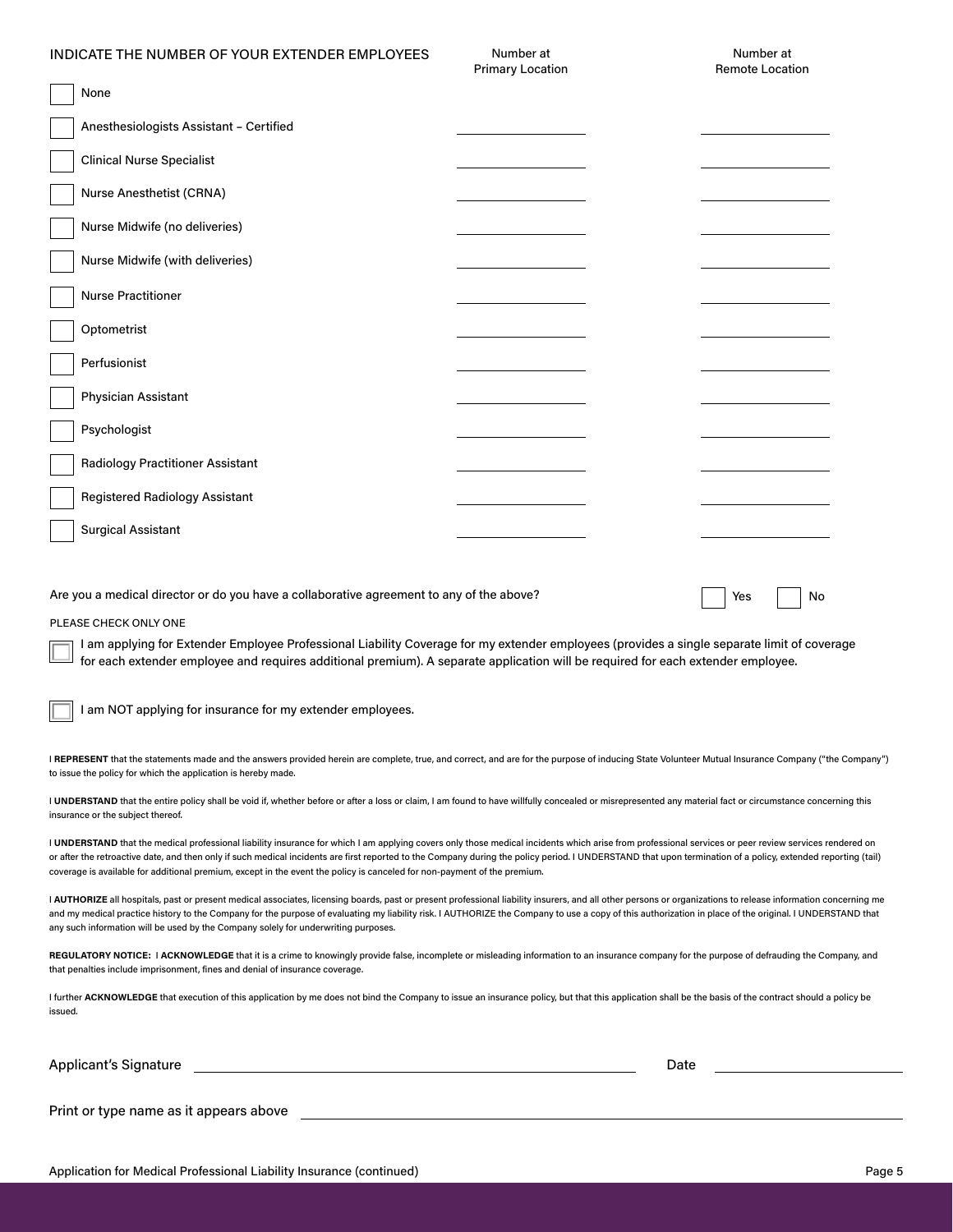## **Regulatory Notice**

**Notice to Alabama, Arkansas, Louisiana, and West Virginia Applicants:** Any person who knowingly presents a false or fraudulent claim for payment of a loss or benefit or knowingly presents false information in an application for insurance is guilty of a crime and may be subject to fines and confinement in prison.

**Notice to Florida and Oklahoma Applicants:** Any person who knowingly and with intent to injure, defraud, or deceive any insurer files a statement of claim or an application containing any false, incomplete, or misleading information is guilty of a felony (of the third degree)\*. \*Applies in Florida only.

**Notice to Kansas Applicants:** A "fraudulent insurance act" means an act committed by any person who, knowingly and with intent to defraud, presents, causes to be presented or prepares with knowledge or belief that it will be presented to or by an insurer, purported insurer, broker or any agent thereof, any written, electronic, electronic impulse, facsimile, magnetic, oral, or telephonic communication or statement as part of, or in support of, an application for the issuance of, or the rating of an insurance policy for personal or commercial insurance, or a claim for payment or other benefit pursuant to an insurance policy for commercial or personal insurance which such person knows to contain materially false information concerning any fact material thereto; or conceals, for the purpose of misleading, information concerning any fact material thereto.

**Notice to Kentucky and Ohio Applicants:** Any person who knowingly and with intent to defraud any insurance company or other person files an application for insurance or statement of claim containing any materially false information or conceals for the purpose of misleading, information concerning any fact material thereto commits a fraudulent insurance act, which is a crime and subjects such person to criminal and civil penalties.

**Notice to Tennessee and Virginia Applicants:** It is a crime to knowingly provide false, incomplete or misleading information to an insurance company for the purpose of defrauding the company. Penalties include imprisonment, fines and denial of insurance benefits.

**Notice to Maryland Applicants:** Any person who knowingly or willfully presents a false or fraudulent claim for payment of a loss or benefit or who knowingly or willfully presents false information in an application for insurance is guilty of a crime and may be subject to fines and confinement in prison. All policies are subject to a 45-day underwriting period beginning on the effective date of coverage. In accordance with §12-106 of the Insurance Article, Annotated Code of Maryland, if the Company discovers a material risk factor during the underwriting period, the Company may cancel a policy with 15 days written notice, or recalculate the premium from the effective date of the policy.

**Notice to Applicants of all other states:** Any person who knowingly and with intent to defraud any insurance company or other person files an application for insurance or statement of claim containing any materially false information or conceals for the purpose of misleading, information concerning any fact material thereto, commits a fraudulent insurance act, which is a crime and subjects the person to criminal and civil penalties.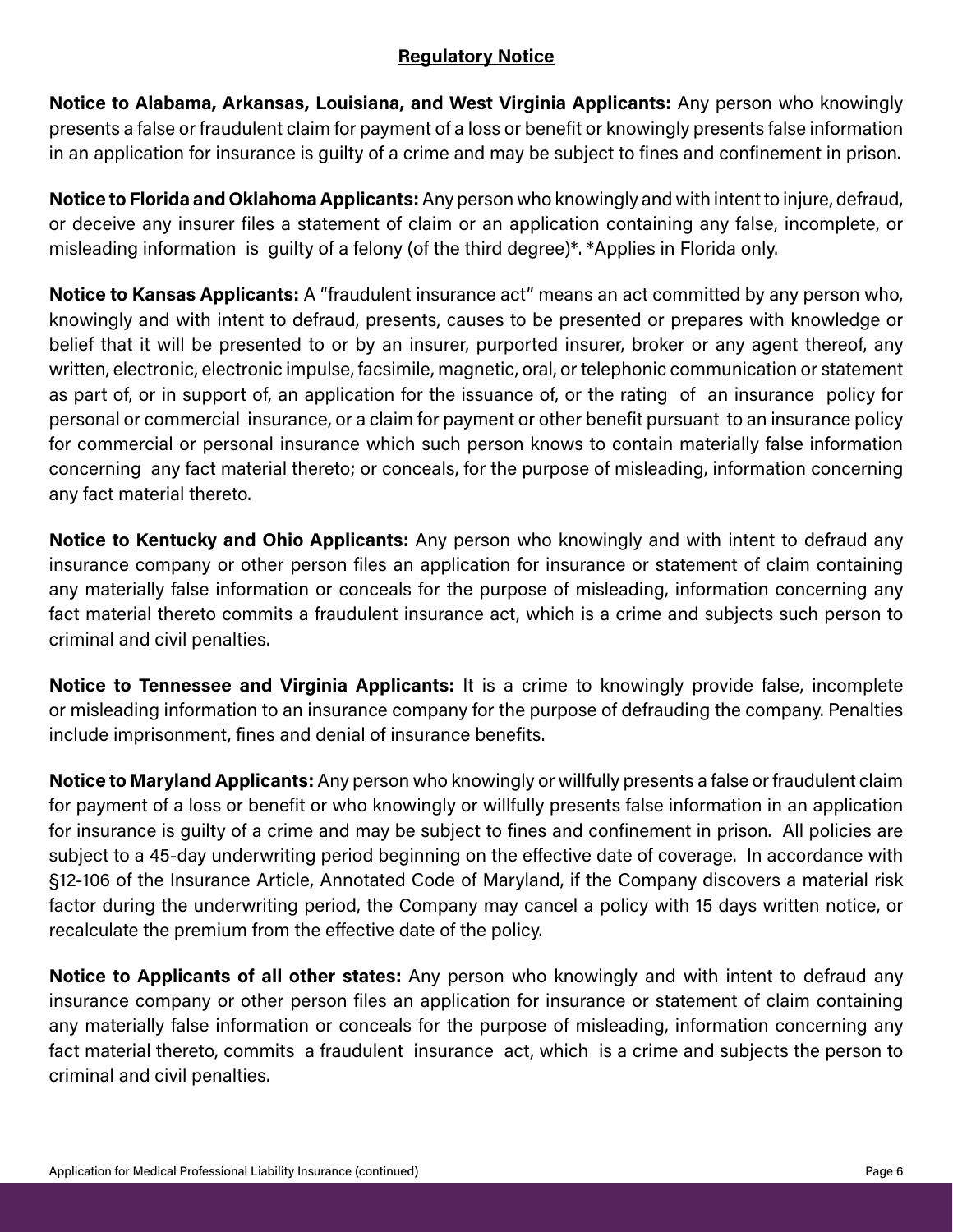## **Claims Detail Addendum**

Applicant's Name (please print)

Please supply the following information for each "yes" response to questions #12-15 on the application for Medical Professional Liability Insurance:

#### **Total number of claims, suits, incidents or inquiries:**

Please print or type answers to each of the following questions in detail. If more than one case exists, please photocopy this sheet for each case. FULL DISCLOSURE OF THE INFORMATION REQUESTED BELOW IS NECESSARY.

| Date of occurrence<br>and the control of the control of                                                                                                                                                                              |                          |             | Date closed (if applicable) |  |
|--------------------------------------------------------------------------------------------------------------------------------------------------------------------------------------------------------------------------------------|--------------------------|-------------|-----------------------------|--|
| What is the status of the case? (check one)                                                                                                                                                                                          |                          |             |                             |  |
| Pending<br>Settled Out of Court                                                                                                                                                                                                      | Found for Plaintiff      |             |                             |  |
| Dismissed<br>Dropped                                                                                                                                                                                                                 | Found for Defendant      |             |                             |  |
| If damages were paid, either by settlement or court award, what was the amount? _____________________________                                                                                                                        |                          |             |                             |  |
| Paid on your behalf \$<br><u> 1989 - Johann Barbara, martxa amerikan per</u>                                                                                                                                                         | Paid by all parties \$   |             |                             |  |
| What is/was your status? (check one)                                                                                                                                                                                                 | <b>Primary Defendant</b> | Codefendant | Other                       |  |
| In the space below (attach additional page(s) if needed), provide detailed information of the following for each case                                                                                                                |                          |             |                             |  |
| A) Provide a brief description of the incident/claim/suit.                                                                                                                                                                           |                          |             |                             |  |
| B) What were you alleged to have done incorrectly or failed to have done correctly?                                                                                                                                                  |                          |             |                             |  |
| C) Provide any other details you feel are pertinent to the case.                                                                                                                                                                     |                          |             |                             |  |
|                                                                                                                                                                                                                                      |                          |             |                             |  |
| D) Identify any other parties who are named in the claim or suit.                                                                                                                                                                    |                          |             |                             |  |
|                                                                                                                                                                                                                                      |                          |             |                             |  |
| Applicant's Signature <u>contract and a series of the series of the series of the series of the series of the series of the series of the series of the series of the series of the series of the series of the series of the se</u> |                          |             | Date                        |  |
| Print or type name as it appears above                                                                                                                                                                                               |                          |             |                             |  |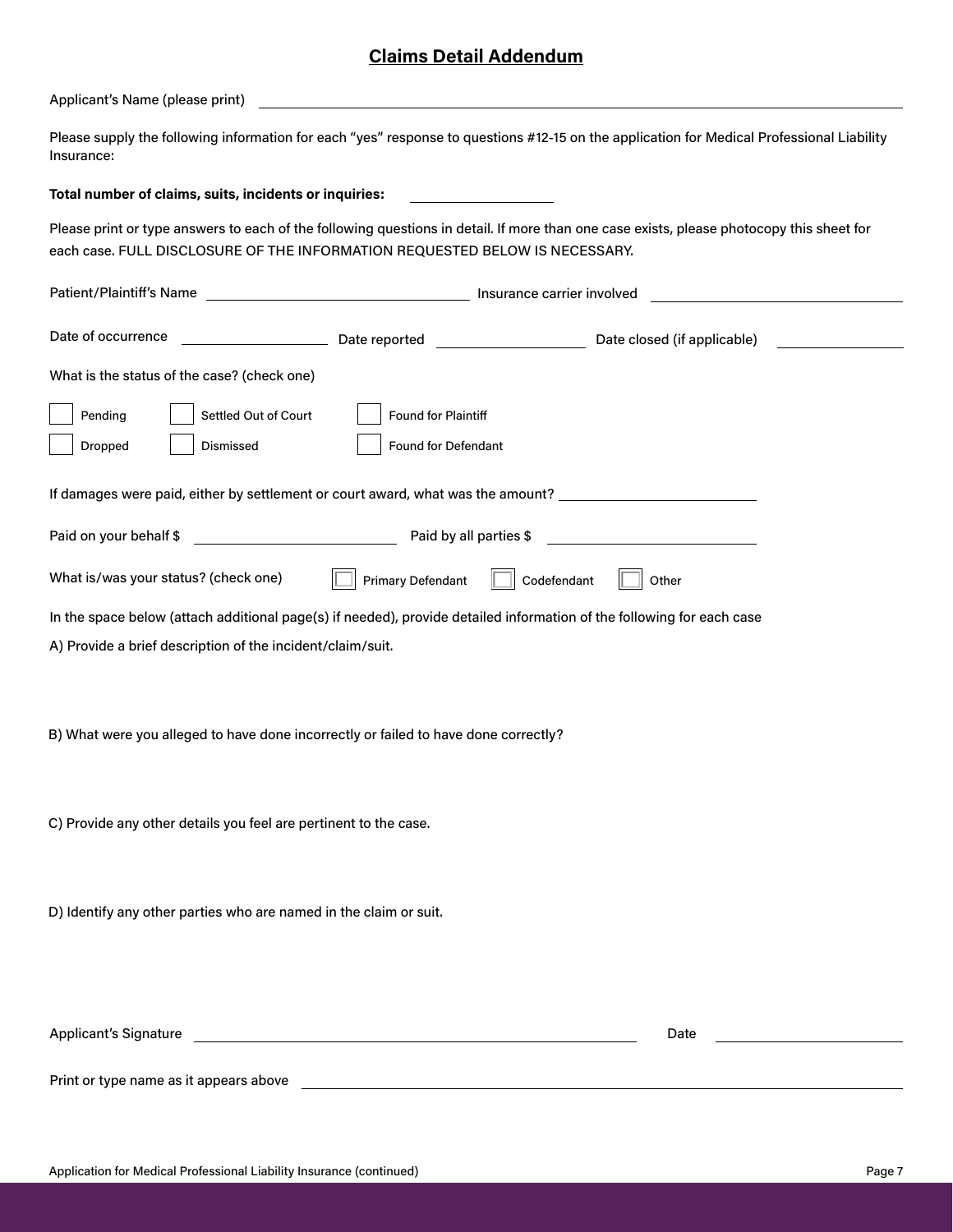## **Supplemental Application for Prior Acts Coverage for Medical Professional Liability Coverage**

If you are desiring to change your professional liability coverage from another claims-made type carrier to SVMIC, you should either arrange to purchase tail coverage from that carrier or make application to SVMIC for prior acts coverage. Without one or the other of these coverages, medical incidents that occurred prior to the initial effective date of SVMIC's policy (if approved), may not be covered under either policy.

In addition to applying for prior acts coverage with SVMIC, it is important that you maintain your option to purchase tail coverage from your current or previous carrier until you have received an official approval letter or declarations page from SVMIC indicating prior acts coverage has been provided. Please note that most insurance carriers require that you notify them of your desire to purchase tail coverage within a limited period of time — usually 30 days from the termination of your policy. Prior Acts Coverage is not granted automatically and requires separate approval from SVMIC.

Applicant's Name (please print) and the control of the control of the control of the control of the control of the control of the control of the control of the control of the control of the control of the control of the co

Option 1. **I I** am requesting Prior Acts Coverage from SVMIC.

What is the Prior Acts date requested?

This generally should be the date stated as the "Retroactive Date" under your current policy. **Please attach a copy of the policy document showing your current retroactive date and limits of liability.** 

| During the period for which you are requesting Prior Acts Coverage, was your practice different in any way |  |
|------------------------------------------------------------------------------------------------------------|--|
| from your current practice? (e.g. different states, procedures, coverage, etc.)                            |  |

N<sub>o</sub>

IF "YES", DESCRIBE SUCH CHANGES, INCLUDING ALL APPLICABLE DATES, ON A SEPARATE SHEET

Option 2. **I** am not requesting Prior Acts Coverage from SVMIC.

By making this selection, it is assumed that you either do not need or desire this coverage, or that you have made arrangements with your current carrier to purchase tail coverage.

This Supplemental Application is being submitted with SVMIC's Application for Medical Professional Liability Insurance ("Application"), and I certify that I have specifically referred to questions #12, #13, #14, #15 on page 5 of such Application and have fully disclosed any requested claims, suits, incidents or inquires and the details thereof.

(In order for this application to be considered, *ONE* of the above Options must be marked indicating your request.)

| Signature of Applicant                 | Date |  |
|----------------------------------------|------|--|
|                                        |      |  |
| Print or type name as it appears above |      |  |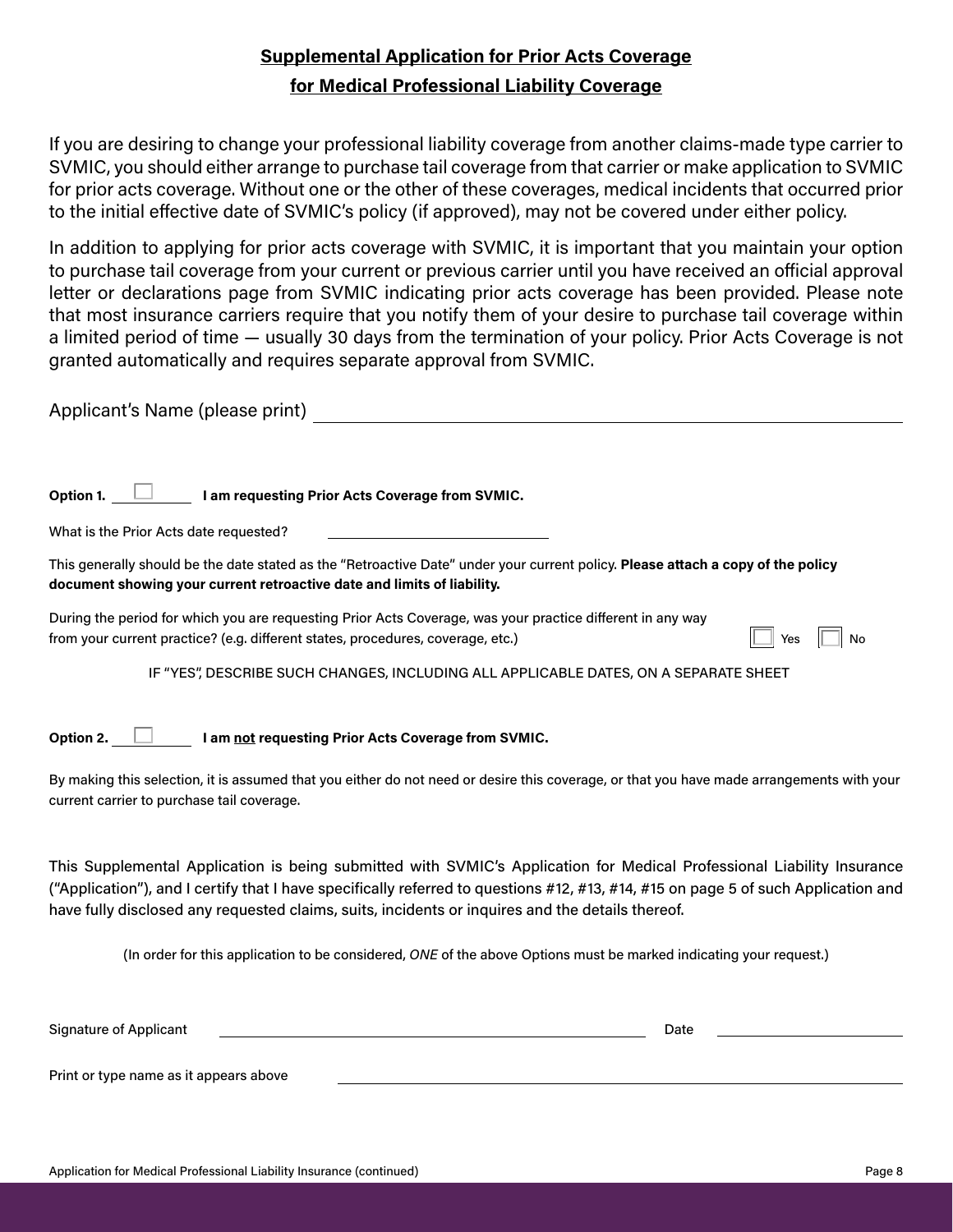

# Loyalty Pays Well. The Mutual Value Plan®

The MVP is SVMIC's physician loyalty program. We make an initial contribution into an account for each physician policyholder. The account grows over time with quarterly allocations as long as the physician continues to be insured by SVMIC. Upon retirement, disability, or death, the balance is paid in a lump sum to the physician.\*

## **ELIGIBILITY**

If you have an individual policy with SVMIC, you're good to go. You can be full-time or part-time, but you **must** individually opt-in to be part of the plan.

> There's no cost to you for the program.

> > Opt-in by logging into your Vantage® account at vantage.svmic.com.

## **FUNDING**

Your initial allocation is based on several factors, including specialty and geography, but it tends to be about equal to a year's premium at \$1M/\$3M limits. Additional quarterly allocations are determined by the Board of Directors on an annual basis. Since inception they have been 1% of actual premiums paid quarterly

## **DISTRIBUTION**

Upon permanently leaving the practice of medicine through retirement over the age of 50, death, or permanent disability, you'll receive the full balance of your MVP for at least 5 years. Even if you haven't been in the MVP for 5 years, you'll still get a pro-rated distribution.

*MORE DETAILS ARE AVAILABLE ON THE REVERSE SIDE.*

\* please refer to the mvp owner's manual, available at svmic.com, for the full terms and conditions of the mutual value plan.



ContactSVMIC@svmic.com 800.342.2239 | svmic.com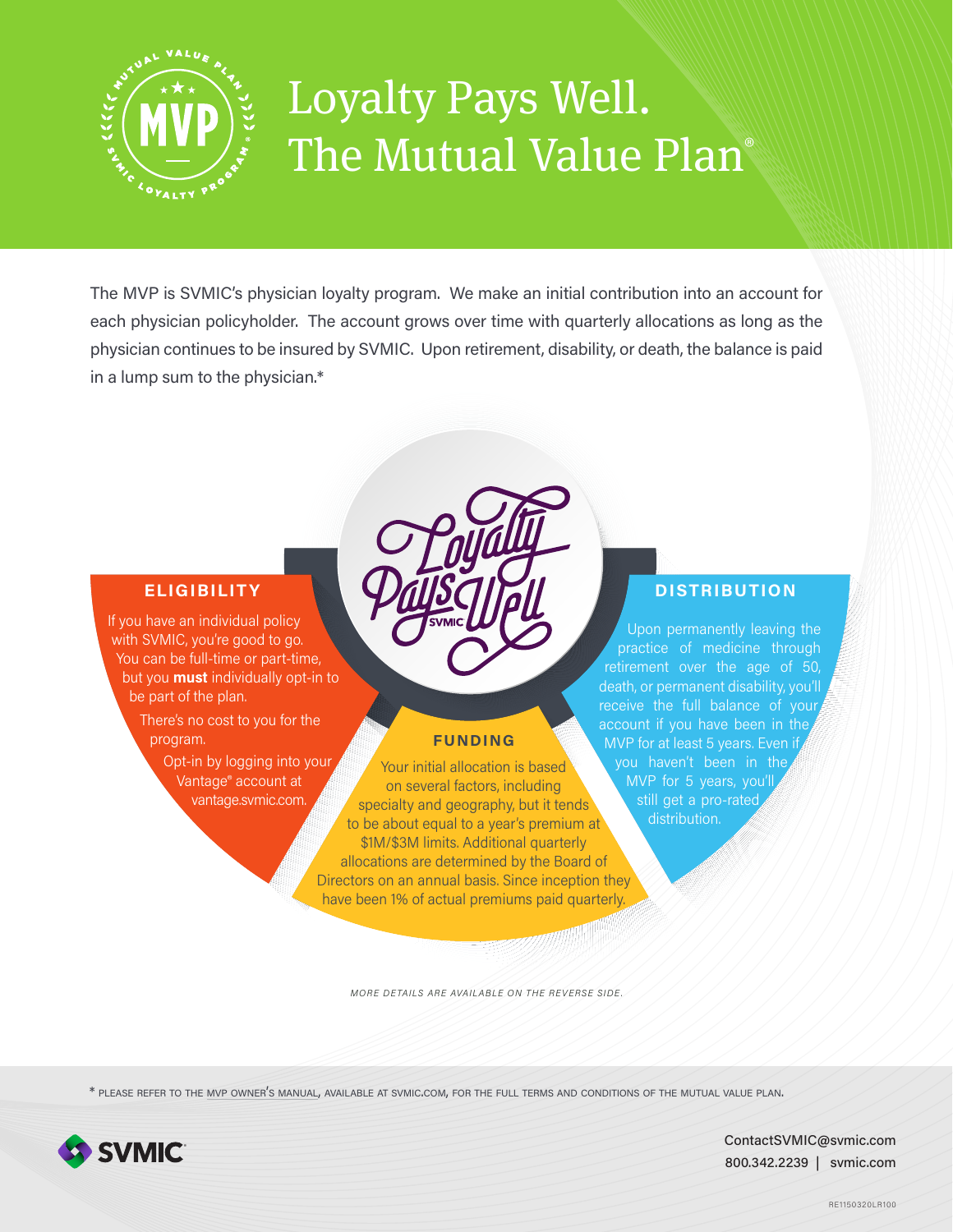

## Loyalty Pays Well. The Mutual Value Plan<sup>®</sup>

#### **WHAT IS THE MVP?**

The Mutual Value Plan® (MVP) is a financial reward program for loyal SVMIC policyholders. SVMIC created the program to allow the company to set aside funds over time for its insured physicians; these funds will be disbursed to doctors upon a qualifying event such as retirement, disability, or death.

#### **WHAT IS THE PURPOSE OF THE MVP?**

SVMIC created the MVP to recognize and reward the loyalty and commitment of our physician policyholders. As a physicianowned mutual, our interests are completely aligned, and the MVP is one more way to allow us all to share in the long-term success of the company.

### **WHO IS ELIGIBLE TO PARTICIPATE IN THE MVP?**

All individually-insured SVMIC physicians with an active professional liability policy are eligible to participate in the MVP. Policyholders may be full-time or part-time and must individually opt-in to the plan. Please be sure to read the rules and the FAQs to understand the details of eligibility.

#### **HOW IS THE ACCOUNT FUNDED INITIALLY ?**

SVMIC makes an initial allocation into the policyholder's account that is roughly equal to one year's premium at \$1 Million/\$3 Million limits for their geography and medical specialty. Initial allocations will be posted to the MVP account on the last day of the calendar quarter of enrollment (enrollment requires opt-in). MVP balances and account information is always available via the Vantage® portal.

#### **HOW ARE FUTURE ALLOCATIONS MADE?**

Future MVP allocations are posted on the last day of each calendar quarter providing the policyholder continues to meet the eligibility requirements for the MVP. SVMIC's Board of Directors will determine the amount of future allocations. Since inception, they have been 1% of actual premiums paid per quarter. Policyholders receive a quarterly email statement and can check their MVP balance in their Vantage® portal.

### **WHAT ARE THE DISTRIBUTION REQUIREMENTS?**

In order to receive a distribution, the policyholder must have a current account balance, have been in the MVP for at least 5 continuous years, and have permanently ceased the practice of medicine as a result of retirement, permanent disability, or death. In the case of retirement, the policyholder must be past the age of 50. Policyholders with fewer than 5 years of MVP membership will have their distributions pro-rated. Distributions can be requested via Vantage® or by calling SVMIC.

\* please refer to the mvp owner's manual, available at svmic.com, for the full terms and conditions of the mutual value plan.



ContactSVMIC@svmic.com 800.342.2239 | svmic.com